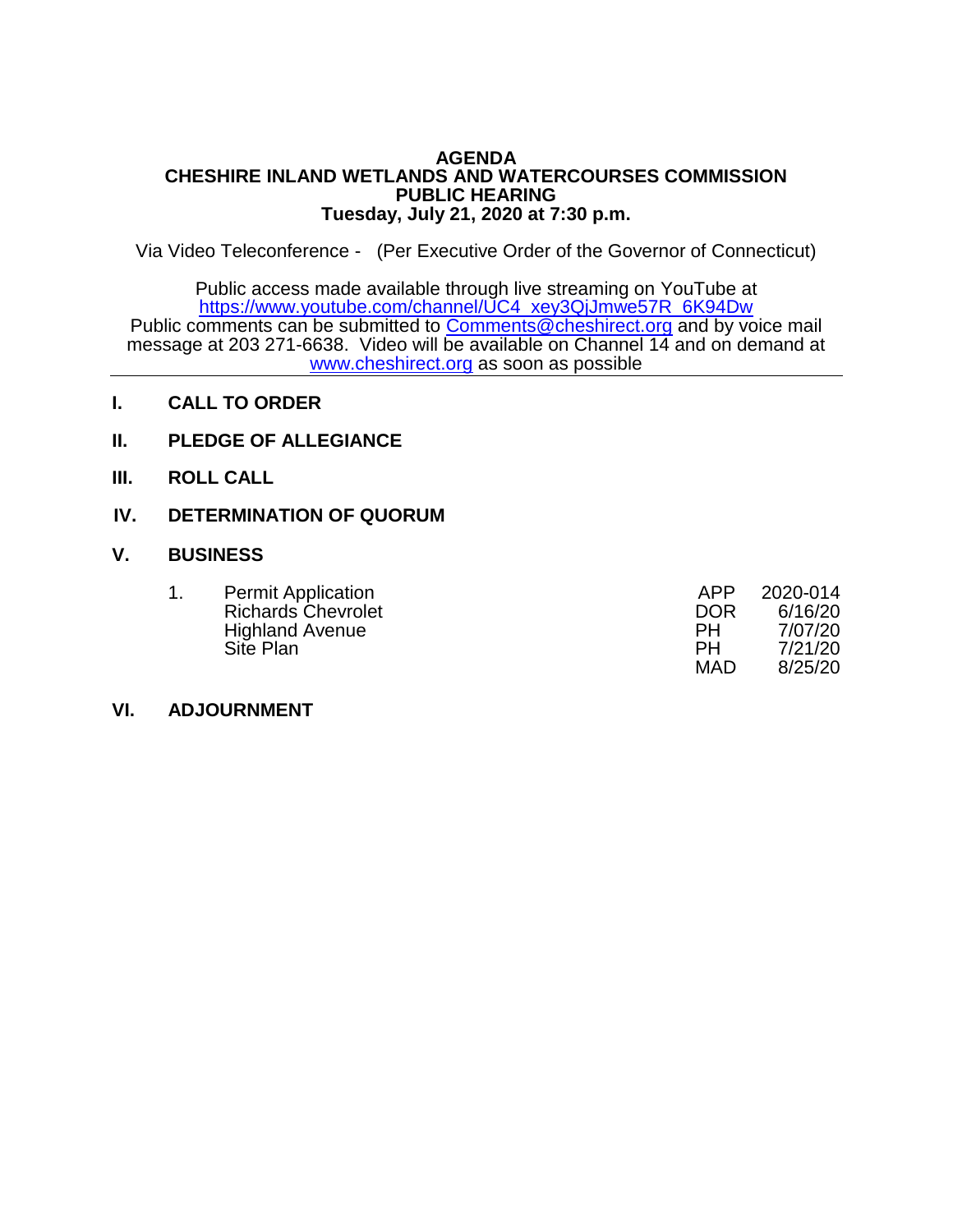## **AGENDA**

#### **CHESHIRE INLAND WETLANDS AND WATERCOURSES COMMISSION REGULAR MEETING** (Immediately following the Public Hearing) **Tuesday, July 21, 2020 at 7:30 p.m.**

Via Video Teleconference - (Per Executive Order of the Governor of Connecticut)

Public access made available through live streaming on YouTube at [https://www.youtube.com/channel/UC4\\_xey3QjJmwe57R\\_6K94Dw](https://www.youtube.com/channel/UC4_xey3QjJmwe57R_6K94Dw)

Video will be available on Channel 14 and on demand at [www.cheshirect.org](http://www.cheshirect.org/) as soon as possible

### **I. CALL TO ORDER**

- **II. PLEDGE OF ALLEGIANCE**
- **III. ROLL CALL**
- **IV. DETERMINATION OF QUORUM**
- **V. APPROVAL OF MINUTES –** Public Hearing July 7, 2020 Regular Meeting – July 7, 2020

### **VI. COMMUNICATIONS**

- 1. Soil Scientist Report from Ed Davison dated: 7/06/20 Re: Highland Avenue, APP #2020-014
- 2. Plantings Inspection Report from SSES dated: 7/08/20 Re: 2085 Plank Road, Notice of Violation/Corrective Order
- 3. Request for Bond Release from Ed Barnett, dated: 7/09/20 Re: 569 Cornwall Avenue, Permit #2019-001
- 4. Request for Permit Extension from Paul Bowman, dated: 7/10/20 Re: Coleman Road Subdivision (Monarch Estates), APP #2015-021
- 5. Request for Determination 2020-017, from Doug Lombardo, dated:7/15/20 Re: 295 Talmadge Road, Trench for power line, APP #2020-017
- 6. Engineering Comments dated: 7/15/20 Re: Highland Avenue, APP #2020-014

### **VIII. INSPECTION REPORTS**

- 1. Written Inspections<br>2. Staff Inspections
- Staff Inspections

### **IX. ENFORCEMENT ACTIONS**

1. Notice of Violation/Cease and Desist Order Violation of IWWC Permit #2019-006 Ricci Construction Group Fenn Road Assessor's Map No. 91, Lot No. 132

| Notice of Violation                                                                    | SC.       | 11/07/19 |  |  |
|----------------------------------------------------------------------------------------|-----------|----------|--|--|
| Unauthorized Activities in the Wetland & Upland Review Area<br><b>Corrective Order</b> |           |          |  |  |
| Daniel Czyzewski (Flip It LLC)                                                         | <b>SC</b> | 11/19/19 |  |  |
| 2085 Plank Road                                                                        | <b>SC</b> | 12/03/19 |  |  |
| Map 32, Lot 32                                                                         | <b>SC</b> | 1/07/20  |  |  |
|                                                                                        | <b>SC</b> | 1/21/20  |  |  |